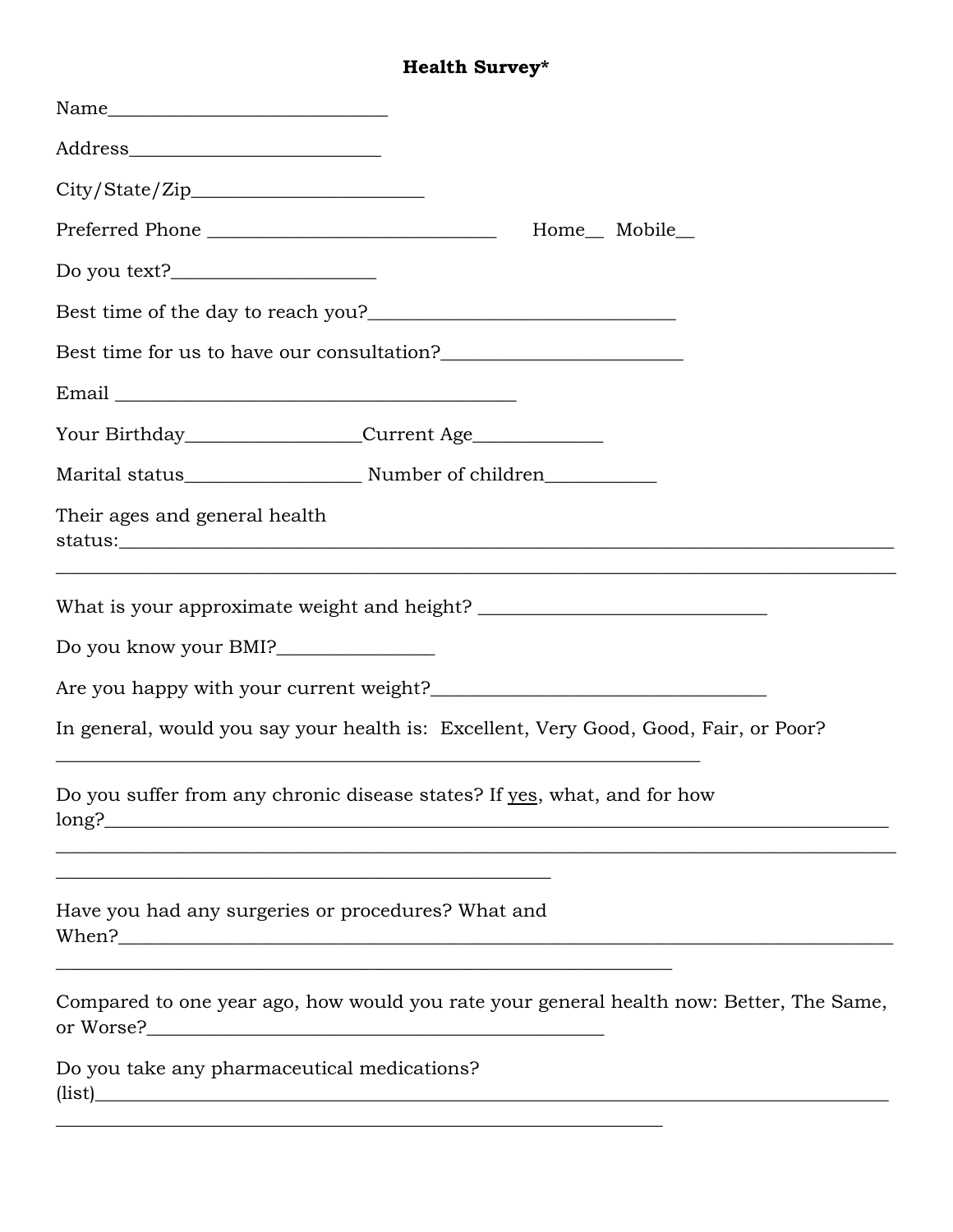Do you take or use any other non-pharmaceutical 

Do you have any known allergies to foods, chemicals, or medications?

How much bodily pain have you had in the past 4 weeks: None, Mild, Moderate, 

If Yes, where and for how  $long?$ 

In the past 2months have you experienced?

| Fatigue     |  |
|-------------|--|
| Nervousness |  |

Tired/worn out and the state of the state of the state of the state of the state of the state of the state of the state of the state of the state of the state of the state of the state of the state of the state of the stat 

Major changes (like a death in the family, a move, a job change, a divorce, etc?)

Do you exercise at least 3x a week? What is your exercise of choice?

What kind of diet do you generally

 $ext?$ 

Write down everything you have eaten or had to drink in the past 24 hours: